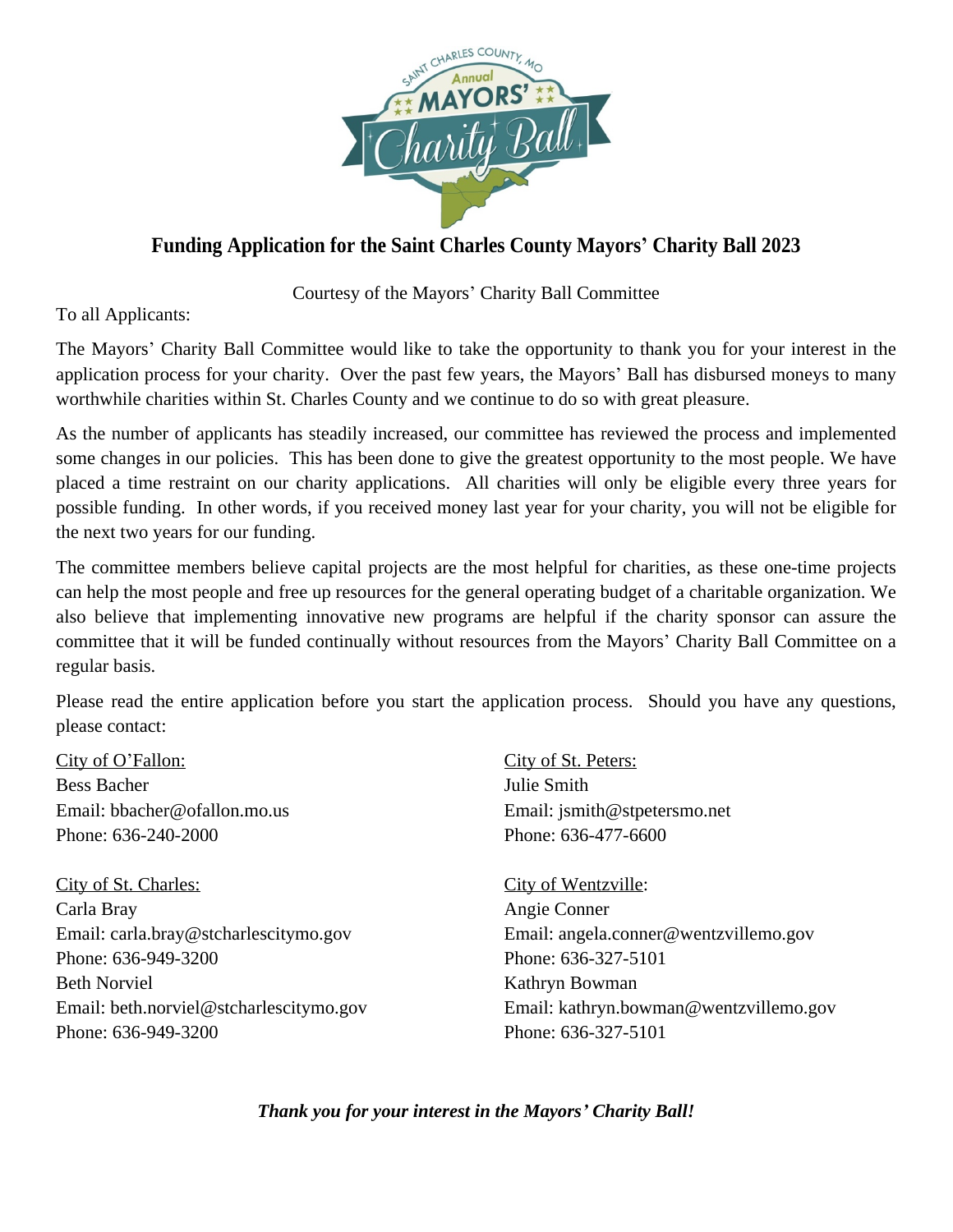### **Funding Application for the Saint Charles County Mayors' Charity Ball**

From Net Proceeds of the Saint Charles County Annual Mayors' Charity Ball

The Mayors' Charity Ball Committee is pleased to provide you with the grant application and funding guidelines for our next Mayors' Charity Ball to be held on **Saturday, March 25, 2023,** at the St. Charles Convention Center.

In order for your application to be processed and evaluated, it must be received at the following address **no later than Monday, August 29, 2022, by 3:00 p.m.:**

#### **Mayors' Charity Ball Committee c/o O'Fallon Municipal Centre/ Mayor's Office 100 North Main Street O'Fallon, Missouri 63366**

#### **Please mark your calendar:**

The selected charities will be contacted by Wednesday, September 14, 2022, for qualifying interviews with the committee, which will be held on **Monday, September 19, 2022, at O'Fallon City Hall.**

Please review the attached instructions for completing the grant application. Grant applicants who do not follow these instructions will not be considered.

#### **FUNDING REQUIREMENTS**:

Each item must be initialed and dated by your designated organization representative acknowledging your understanding of the funding requirements.

1. The organization must be a not-for-profit with approved IRS determination of tax exemption.

\_\_\_\_\_\_\_\_\_\_\_\_\_\_\_\_\_\_\_\_ Initials & Date

2. Only applications from charities within the limits of St. Charles County will be considered.

\_\_\_\_\_\_\_\_\_\_\_\_\_\_\_\_\_\_\_\_ Initials & Date

3. All charities will only be eligible every three years for possible funding.

\_\_\_\_\_\_\_\_\_\_\_\_\_\_\_\_\_\_\_\_ Initials & Date

4. If selected:

a. Each organization must have at least one representative participate in the event planning.

\_\_\_\_\_\_\_\_\_\_\_\_\_\_\_\_\_\_\_\_ Initials & Date

b. Each organization must provide active participation at the Mayors' Charity Ball by providing volunteer workers to help set up and work at the event. Set up starts at 8:30 a.m. and clean up begins at 11:30 p.m. on Saturday, March 25, 2023. Each organization will be required to provide at least 4 volunteers, per time slot. The time slots will be determined by the planning committee members. If your organization does not provide enough volunteers per time slot than your funding request could be reduced.

\_\_\_\_\_\_\_\_\_\_\_\_\_\_\_\_\_\_\_\_ Initials & Date

c. Each organization must purchase one table (10 tickets) for the event. Price per ticket: \$200.00.

\_\_\_\_\_\_\_\_\_\_\_\_\_\_\_\_\_\_\_\_ Initials & Date

d. Each organization will be required to participate in a two-minute promotional video which will be shown at the event. The City of Saint Charles produces the videos for each charity.

\_\_\_\_\_\_\_\_\_\_\_\_\_\_\_\_\_\_\_\_ Initials & Date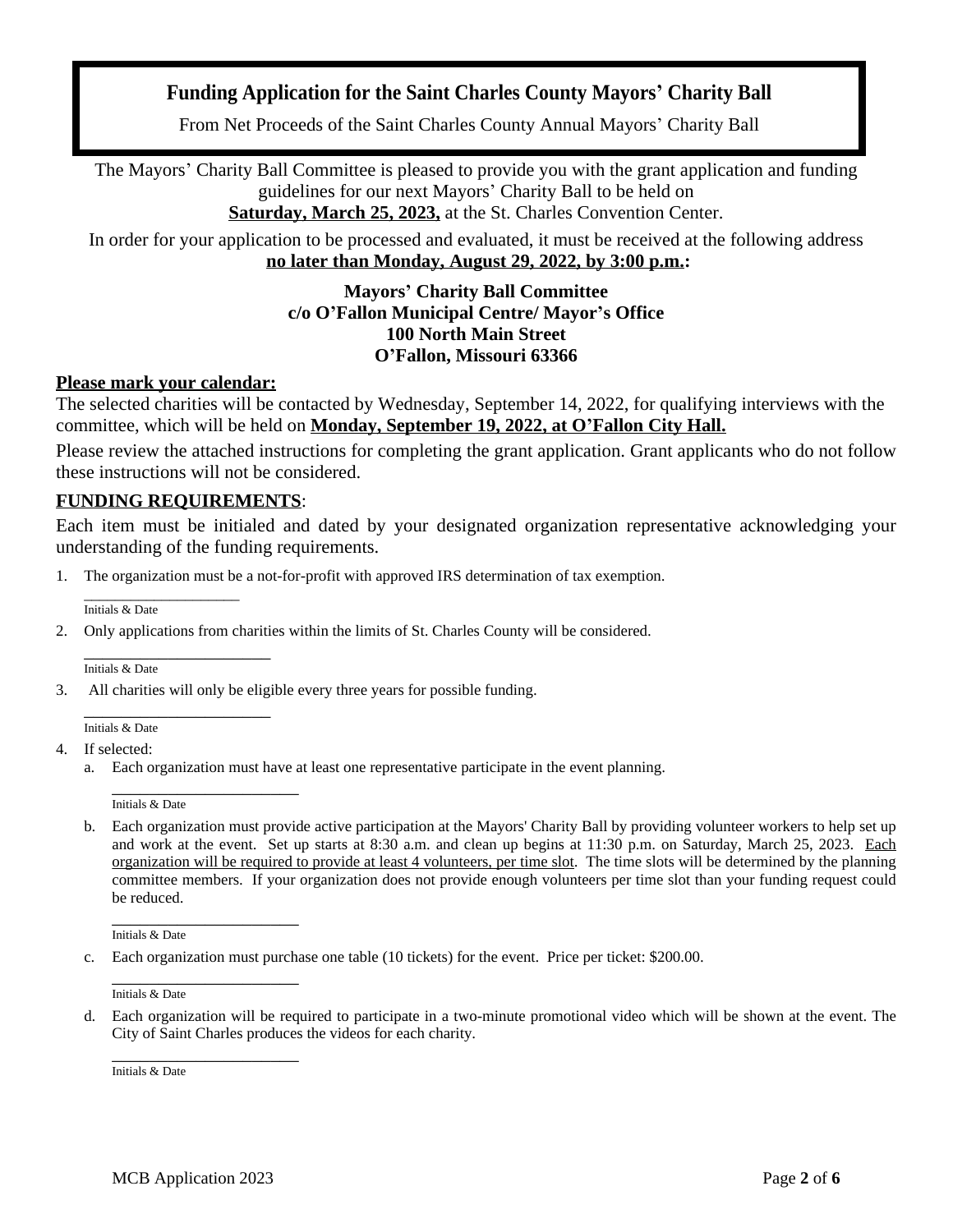

#### **Date of Application**: \_\_\_\_\_\_\_\_\_\_\_\_\_\_\_\_\_\_\_\_\_\_\_\_\_\_

#### **Applicant Information**:

- 1. Organization name, address and telephone number of organization requesting funds:
	- a) Organization name:
	- b) Address:
	- c) Telephone number:
- 2. Name of contact person, their affiliation with the organization, email address and office telephone number:
	- a) Name of contact person:
	- b) Job Title:
	- c) Email Address:
	- d) Office telephone number:

#### **Organization's Background:**

 $\overline{a}$  $\overline{a}$  $\overline{a}$ 

 $\overline{a}$  $\overline{a}$  $\overline{a}$ 

 $\overline{a}$  $\overline{a}$  $\overline{a}$ 

 $\overline{a}$  $\overline{a}$  $\overline{a}$  $\overline{a}$  $\overline{a}$ 

- 1. Describe the purpose of the organization and its primary activities or services:
- 2. Date and place of incorporation; include number of years located in St. Charles County:
- 3. Indicate the geographical areas and population this organization serves:

4. List major corporate and foundation grants received in the past two years, including the amount of each grant. If possible, please keep to this space. If additional space is necessary, please list the remaining contributors and the associated funds on a separate sheet of paper labeled **APPENDIX A.**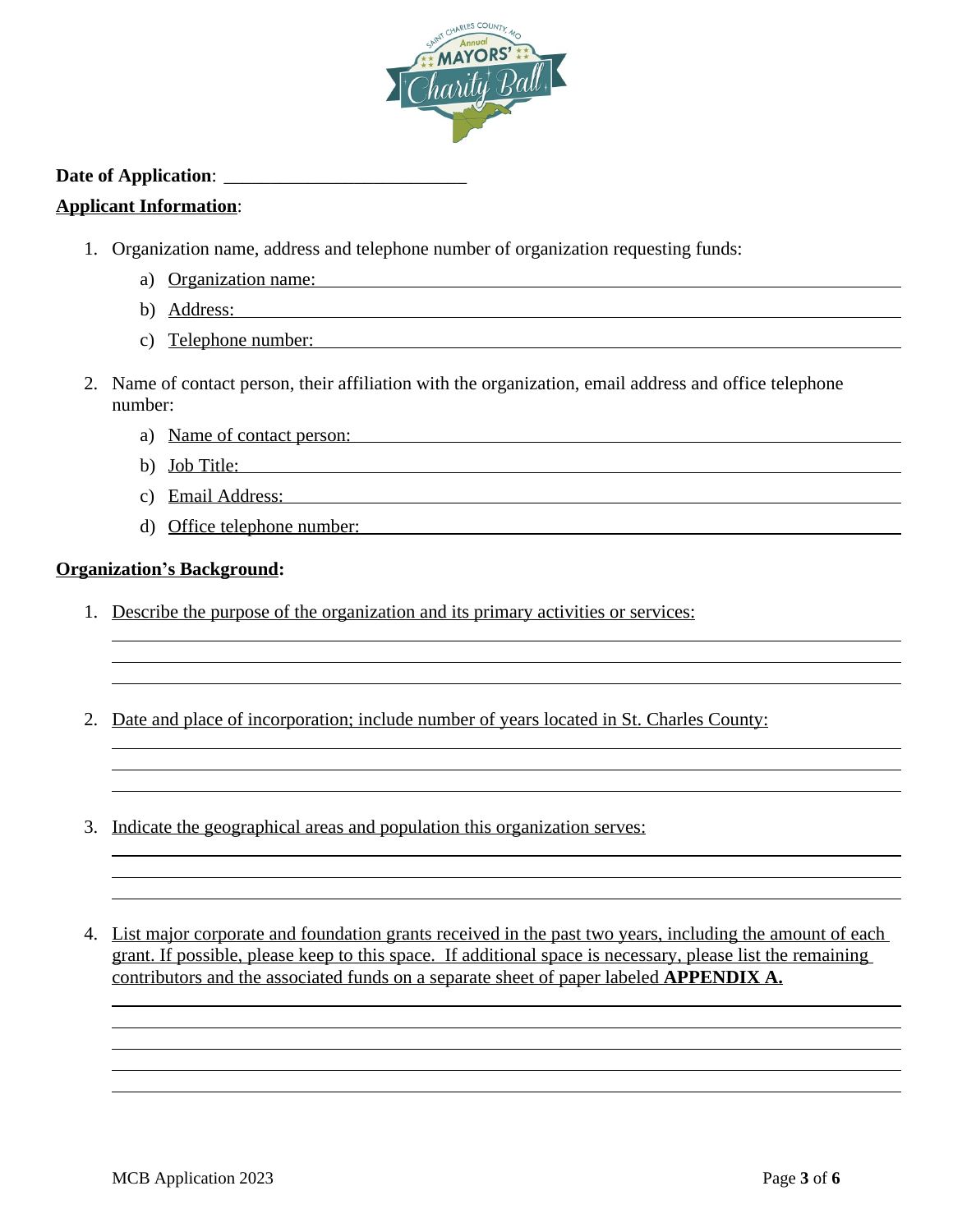# **Financial Information**

| 1. Total project or program cost:                                                                   | Total: | S |  |
|-----------------------------------------------------------------------------------------------------|--------|---|--|
| Please include a complete itemized budget of the funds being requested in support of the project or |        |   |  |
| program and describe the project/program. Label this information <b>APPENDIX B.</b>                 |        |   |  |

|                                                                                                   | Amount of funds requested:                                                                        |                                                                                                                                                                                                                                                                                                                                                                                                                                  | Total:                                    | \$            |  |
|---------------------------------------------------------------------------------------------------|---------------------------------------------------------------------------------------------------|----------------------------------------------------------------------------------------------------------------------------------------------------------------------------------------------------------------------------------------------------------------------------------------------------------------------------------------------------------------------------------------------------------------------------------|-------------------------------------------|---------------|--|
| 3.                                                                                                | Current year operating expenses:                                                                  |                                                                                                                                                                                                                                                                                                                                                                                                                                  | Total:                                    | \$            |  |
|                                                                                                   | Please include a complete itemized budget. Label this information <b>APPENDIX C.</b>              |                                                                                                                                                                                                                                                                                                                                                                                                                                  |                                           |               |  |
|                                                                                                   | Indicate percentage of overall budget directed towards fundraising activities and administration: |                                                                                                                                                                                                                                                                                                                                                                                                                                  |                                           |               |  |
|                                                                                                   | <b>Fund Raising:</b>                                                                              | $\frac{\text{S}}{\text{S}}$ $\frac{1}{\text{S}}$ $\frac{1}{\text{S}}$ $\frac{1}{\text{S}}$ $\frac{1}{\text{S}}$ $\frac{1}{\text{S}}$ $\frac{1}{\text{S}}$ $\frac{1}{\text{S}}$ $\frac{1}{\text{S}}$ $\frac{1}{\text{S}}$ $\frac{1}{\text{S}}$ $\frac{1}{\text{S}}$ $\frac{1}{\text{S}}$ $\frac{1}{\text{S}}$ $\frac{1}{\text{S}}$ $\frac{1}{\text{S}}$ $\frac{1}{\text{S}}$                                                      |                                           |               |  |
|                                                                                                   | Administration:                                                                                   | $\frac{\text{S}}{\text{S}}$ $\frac{\text{S}}{\text{S}}$ $\frac{\text{S}}{\text{S}}$ $\frac{\text{S}}{\text{S}}$ $\frac{\text{S}}{\text{S}}$ $\frac{\text{S}}{\text{S}}$ $\frac{\text{S}}{\text{S}}$ $\frac{\text{S}}{\text{S}}$ $\frac{\text{S}}{\text{S}}$ $\frac{\text{S}}{\text{S}}$ $\frac{\text{S}}{\text{S}}$ $\frac{\text{S}}{\text{S}}$ $\frac{\text{S}}{\text{S}}$ $\frac{\text{S}}{\text{S}}$ $\frac{\text{S}}{\text{$ |                                           |               |  |
| 4.                                                                                                | Previous year's operating expenses:                                                               |                                                                                                                                                                                                                                                                                                                                                                                                                                  | Total:                                    | $\mathsf{\$}$ |  |
| Indicate percentage of overall budget directed towards fundraising activities and administration: |                                                                                                   |                                                                                                                                                                                                                                                                                                                                                                                                                                  |                                           |               |  |
|                                                                                                   | <b>Fund Raising:</b>                                                                              | $\frac{1}{2}$ $\frac{1}{2}$ $\frac{1}{2}$ $\frac{1}{2}$ $\frac{1}{2}$ $\frac{1}{2}$ $\frac{1}{2}$ $\frac{1}{2}$ $\frac{1}{2}$ $\frac{1}{2}$ $\frac{1}{2}$ $\frac{1}{2}$ $\frac{1}{2}$ $\frac{1}{2}$ $\frac{1}{2}$ $\frac{1}{2}$ $\frac{1}{2}$ $\frac{1}{2}$ $\frac{1}{2}$ $\frac{1}{2}$ $\frac{1}{2}$ $\frac{1}{2}$                                                                                                              |                                           |               |  |
|                                                                                                   | Administration:                                                                                   |                                                                                                                                                                                                                                                                                                                                                                                                                                  |                                           |               |  |
| 5.                                                                                                | Projected next year's operating expenses:                                                         |                                                                                                                                                                                                                                                                                                                                                                                                                                  | Total:                                    | $\mathbb{S}$  |  |
|                                                                                                   | <b>Fund Raising:</b>                                                                              | $\frac{1}{2}$                                                                                                                                                                                                                                                                                                                                                                                                                    | $\sim$ $\sim$ $\sim$ $\sim$ $\sim$ $\sim$ |               |  |
|                                                                                                   | Administration:                                                                                   |                                                                                                                                                                                                                                                                                                                                                                                                                                  |                                           |               |  |
| 6.                                                                                                | Principal sources of support (current year):                                                      |                                                                                                                                                                                                                                                                                                                                                                                                                                  |                                           |               |  |
|                                                                                                   | Earned income:                                                                                    |                                                                                                                                                                                                                                                                                                                                                                                                                                  |                                           | \$            |  |
|                                                                                                   | Individual contributions:                                                                         |                                                                                                                                                                                                                                                                                                                                                                                                                                  |                                           | \$            |  |
|                                                                                                   | Government contributions:                                                                         |                                                                                                                                                                                                                                                                                                                                                                                                                                  |                                           | \$            |  |
|                                                                                                   | United Way:                                                                                       |                                                                                                                                                                                                                                                                                                                                                                                                                                  |                                           | \$            |  |
|                                                                                                   | Foundations / Corporations:                                                                       |                                                                                                                                                                                                                                                                                                                                                                                                                                  |                                           | \$            |  |
|                                                                                                   | Fund raisers:                                                                                     |                                                                                                                                                                                                                                                                                                                                                                                                                                  |                                           | \$            |  |
|                                                                                                   | <b>OTHER:</b>                                                                                     |                                                                                                                                                                                                                                                                                                                                                                                                                                  |                                           | \$            |  |
| 7.                                                                                                | Reimbursement for Volunteer costs:                                                                |                                                                                                                                                                                                                                                                                                                                                                                                                                  |                                           | \$            |  |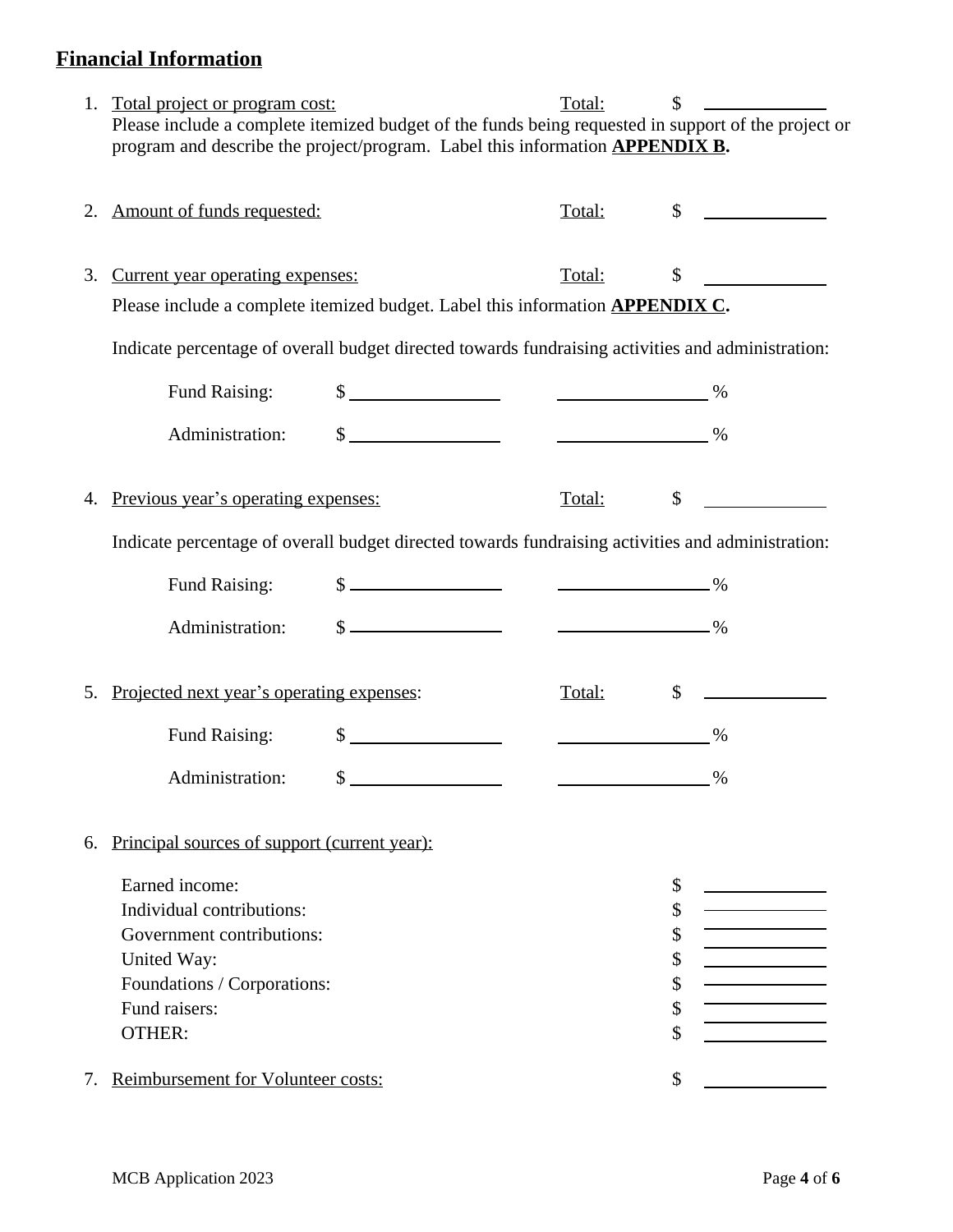#### **Personnel Background**:

1. List Principal Officers and Board of Directors. Please include business affiliation:

| Name: | Title: | <b>Business Affiliation:</b> |
|-------|--------|------------------------------|
|       |        |                              |
|       |        |                              |
|       |        |                              |
|       |        |                              |

- 2. Number of Members on the Board of Directors:
- 3. Number of board meetings held per year:
- 4. List the working committees of the Board and how often they meet:

| Committees: | How often they meet: |
|-------------|----------------------|
|             |                      |
|             |                      |
|             |                      |
|             |                      |

- 5. Additional sources of grant funding. (Include awarded/in process /to be submitted funding requests.)
- 6. Please list other sources and the amounts of funding you are requesting for this project, if any:

| Corporate Foundation | <b>Amount Requested</b> | <b>Status</b> |
|----------------------|-------------------------|---------------|
|                      |                         |               |
|                      |                         |               |
|                      |                         |               |
|                      |                         |               |